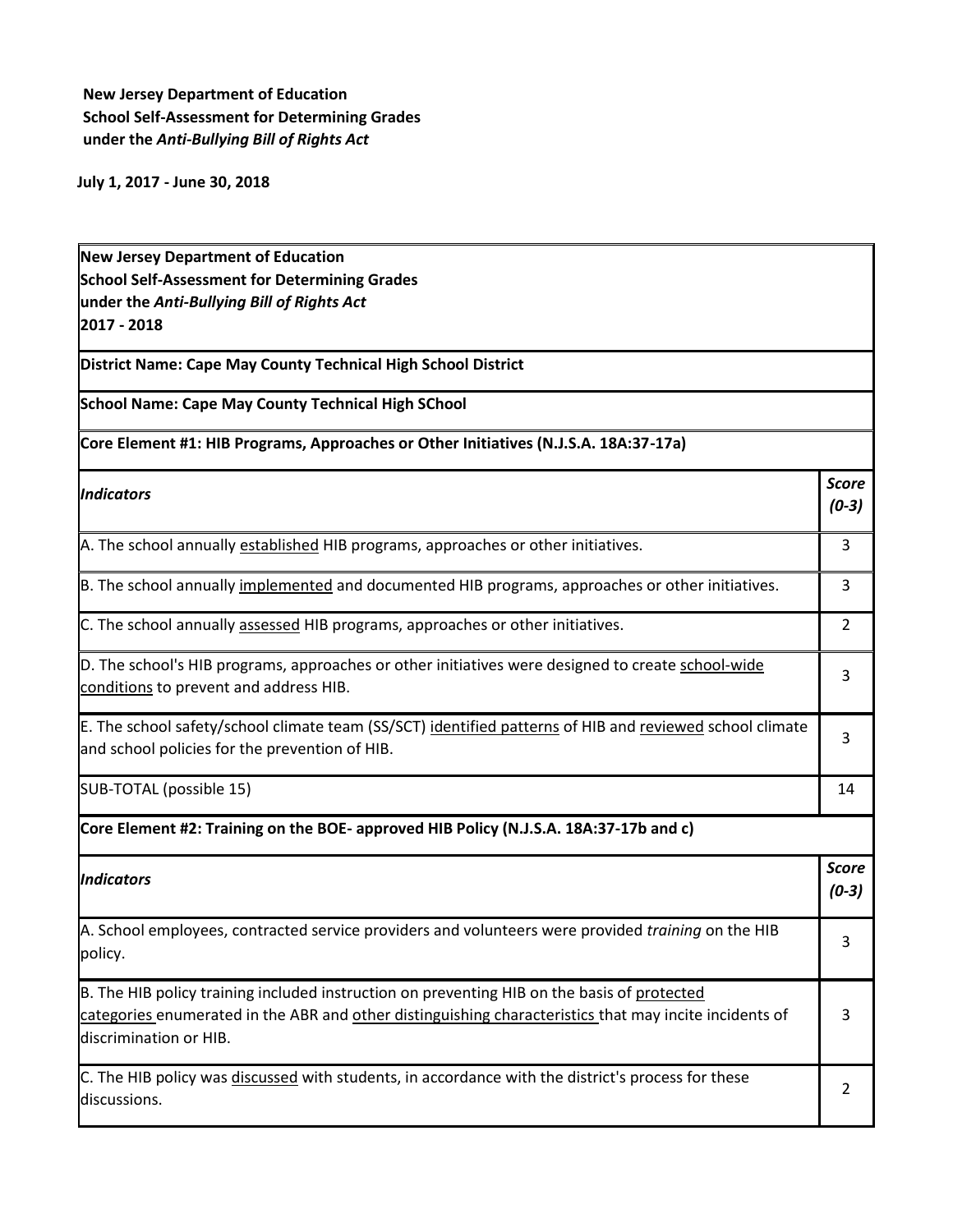SUB-TOTAL (possible 9) 8

| Core Element #3: Other Staff Instruction and Training Programs (N.J.S.A. 18A:6-112, N.J.S.A. 18A:37-22d,<br>N.J.S.A. 18A:37-26a, N.J.S.A. 18A:37-21d, N.J.S.A. 18A:26-8.2)                                                                          |                         |
|-----------------------------------------------------------------------------------------------------------------------------------------------------------------------------------------------------------------------------------------------------|-------------------------|
| <b>Indicators</b>                                                                                                                                                                                                                                   | <b>Score</b><br>$(0-3)$ |
| A. Each teaching staff member completed at least 2 hours of instruction in suicide prevention that<br>included information on HIB, in each five-year professional development period.                                                               | 3                       |
| B. Each teaching staff member completed at least 2 hours of instruction on HIB prevention, in each five-<br>year professional development period.                                                                                                   | 3                       |
| C. The school anti-bullying specialist (ABS) was given time during the usual school schedule to participate<br>in in-service training in preparation to act as the ABS.                                                                             | 3                       |
| D. The members of the school safety/school climate team (SS/SCT) were provided with professional<br>development in effective practices of successful school climate programs or approaches.                                                         | 3                       |
| E. School building leaders have received information on the prevention of harassment, intimidation and<br>bullying as part of their training on issues of school ethics, school law and school governance.                                          | 3                       |
| SUB-TOTAL (possible 15)                                                                                                                                                                                                                             | 15                      |
| Core Element #4: Curriculum and Instruction on HIB and Related Information and Skills (N.J.S.A. 18A:37-29)                                                                                                                                          |                         |
| <b>Indicators</b>                                                                                                                                                                                                                                   | <b>Score</b><br>$(0-3)$ |
| A. The school provided ongoing, age-appropriate instruction on preventing HIB in accordance with the<br>New Jersey Student Learning Standards.                                                                                                      | 3                       |
| B. The school observed the "Week of Respect," during the week beginning with the first Monday in<br>October of each year, recognizing the importance of character education by providing age-appropriate<br>instruction focusing on HIB prevention. | 3                       |
| SUB-TOTAL (possible 6)                                                                                                                                                                                                                              | 6                       |
| Core Element #5: HIB Personnel (N.J.S.A. 18A:37-20a, N.J.S.A. 18A:37-20c, N.J.S.A. 18A:37-21a)                                                                                                                                                      |                         |
| <b>Indicators</b>                                                                                                                                                                                                                                   | <b>Score</b><br>$(0-3)$ |
| A. The principal appointed a school anti-bullying specialist (ABS).                                                                                                                                                                                 | 3                       |

B. The ABS met at least two times per school year with the district anti-bullying coordinator (ABC). 3

| C. The school safety/school climate team (SS/SCT) met at least two times per school year to develop,     |  |
|----------------------------------------------------------------------------------------------------------|--|
| foster and maintain a positive school climate by focusing on the ongoing, systemic process and practices |  |
| in the school and to address school climate issues including HIB.                                        |  |